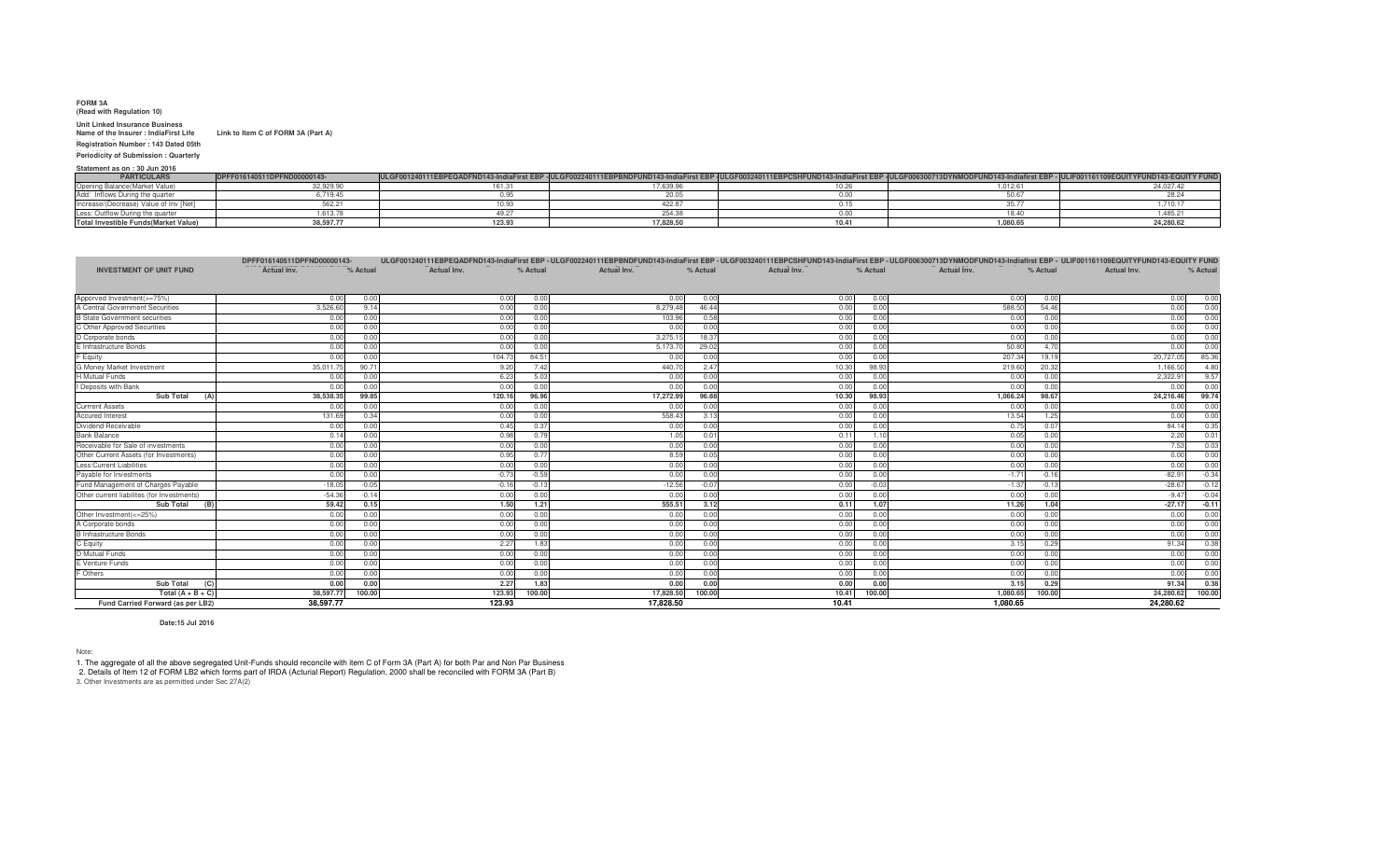|            |          |                                | $-241AB22$<br>100000101010000<br>3 I O I | $-$      | <b>ALL IN</b> |  |
|------------|----------|--------------------------------|------------------------------------------|----------|---------------|--|
| 10000      |          |                                | .<br>$-20.003 -$                         | 3.5352   |               |  |
| $\sim$ me. |          |                                | <br>uu.uu                                |          |               |  |
|            |          |                                | .                                        |          |               |  |
| ----       |          |                                | 064.01                                   | ---      |               |  |
| 10,975.16  | 2,669.69 | $\cdots$<br>110.3 <sub>C</sub> | 13,939.58                                | 8.299.43 |               |  |

| ULIF002161109EQUFUNDPEN143-EQUITY FUND ULIF003161109DEBTFUND00143-DEBT FUND ULIF004161109DEBFUNDPEN143-DEBT FUND ULIF005161109BALANCEDFN143-BALANCED |              |              |              |                    |              |              |              |              |              | ULIF006161109BALFUNDPEN143-Balanced ULIF007161109LIQUIDFUND143-LIQUID FUND ULIF008161109LIQFUNDPEN143-LIQUID FUND |              |              |              |
|------------------------------------------------------------------------------------------------------------------------------------------------------|--------------|--------------|--------------|--------------------|--------------|--------------|--------------|--------------|--------------|-------------------------------------------------------------------------------------------------------------------|--------------|--------------|--------------|
| Actual Inv.                                                                                                                                          | % Actual     | Actual Inv.  | % Actual     | <b>Actual Inv.</b> | % Actual     | Actual Inv.  | % Actual     | Actual Inv.  | % Actual     | Actual Inv.                                                                                                       | % Actual     | Actual Inv.  | % Actual     |
|                                                                                                                                                      |              |              |              |                    |              |              |              |              |              |                                                                                                                   |              |              |              |
| 0.00                                                                                                                                                 | 0.00         | 0.00         | 0.00         | 0.00               | 0.00         | 0.00         | 0.00         | 0.00         | 0.00         | 0.00                                                                                                              | 0.00         | 0.00         | 0.00         |
| 0.00                                                                                                                                                 | 0.00         | 912.15       | 34.17        | 1.132.53           | 30.45        | 1,466.68     | 10.52        | 964.64       | 11.62        | 0.00                                                                                                              | 0.00         | 0.00         | 0.00         |
| 0.00                                                                                                                                                 | 0.00         | 51.98        | 1.95         | 0.00               | 0.00         | 0.00         | 0.00         | 0.00         | 0.00         | 0.00                                                                                                              | 0.00         | 0.00         | 0.00         |
| 0.00                                                                                                                                                 | 0.00         | 0.00         | 0.00         | 0.00               | 0.00         | 322.59       | 2.31         | 188.18       | 2.27         | 0.00                                                                                                              | 0.00         | 0.00         | 0.00         |
| 0.00                                                                                                                                                 | 0.00         | 742.68       | 27.82        | 974.26             | 26.20        | 725.94       | 5.21         | 685.52       | 8.26         | 0.00                                                                                                              | 0.00         | 0.00         | 0.00         |
| 0.00                                                                                                                                                 | 0.00         | 801.25       | 30.01        | 1,314.59           | 35.35        | 1,927.93     | 13.83        | 1,065.93     | 12.84        | 0.00                                                                                                              | 0.00         | 0.00         | 0.00         |
| 8,982.88                                                                                                                                             | 81.85        | 0.00         | 0.00         | 0.00               | 0.00         | 7,991.53     | 57.33        | 4,429.98     | 53.38        | 0.00                                                                                                              | 0.00         | 0.00         | 0.00         |
| 696.60                                                                                                                                               | 6.35         | 80.90        | 3.03         | 183.10             | 4.92         | 1,332.40     | 9.56         | 735.40       | 8.86         | 10.30                                                                                                             | 99.41        | 21.60        | 97.20        |
| 1,118.96                                                                                                                                             | 10.20        | 0.00         | 0.00         | 0.00               | 0.00         | 0.00         | 0.00         | 0.00         | 0.00         | 0.00                                                                                                              | 0.00         | 0.00         | 0.00         |
| 0.00                                                                                                                                                 | 0.00         | 0.00         | 0.00         | 0.00               | 0.00         | 0.00         | 0.00         | 0.00         | 0.00         | 0.00                                                                                                              | 0.00         | 0.00         | 0.00         |
| 10,798.43                                                                                                                                            | 98.39        | 2,588.96     | 96.98        | 3.604.47           | 96.92        | 13,767.07    | 98.76        | 8,069.64     | 97.23        | 10.30                                                                                                             | 99.41        | 21.60        | 97.20        |
| 0.00                                                                                                                                                 | 0.00         | 0.00         | 0.00         | 0.00               | 0.00         | 0.00         | 0.00         | 0.00         | 0.00         | 0.00                                                                                                              | 0.00         | 0.00         | 0.00         |
| 0.00                                                                                                                                                 | 0.00         | 90.47        | 3.39         | 119.08             | 3.20         | 116.56       | 0.84         | 94.80        | 1.14         | 0.00                                                                                                              | 0.00         | 0.00         | 0.00         |
| 35.22                                                                                                                                                | 0.32         | 0.00         | 0.00         | 0.00               | 0.00         | 30.95        | 0.22         | 17.70        | 0.21         | 0.00                                                                                                              | 0.00         | 0.00         | 0.00         |
| 2.12                                                                                                                                                 | 0.02         | 1.06         | 0.04         | 1.04               | 0.03         | 2.27         | 0.02         | 2.10         | 0.03         | 0.07                                                                                                              | 0.72         | 1.04         | 4.67         |
| 15.69                                                                                                                                                | 0.14         | 0.00         | 0.00         | 0.00               | 0.00         | 0.00         | 0.00         | 0.00         | 0.00         | 0.00                                                                                                              | 0.00         | 0.00         | 0.00         |
| 0.00                                                                                                                                                 | 0.00         | 0.00         | 0.00         | 0.00               | 0.00         | 0.00         | 0.00         | 0.00         | 0.00         | 0.00                                                                                                              | 0.00         | 0.00         | 0.00         |
| 0.00                                                                                                                                                 | 0.00         | 0.00         | 0.00         | 0.00               | 0.00         | 0.00         | 0.00         | 0.00         | 0.00         | 0.00                                                                                                              | 0.00         | 0.00         | 0.00         |
| $-80.47$                                                                                                                                             | $-0.73$      | 0.00         | 0.00         | 0.00               | 0.00         | $-29.26$     | $-0.21$      | $-30.48$     | $-0.37$      | 0.00                                                                                                              | 0.00         | 0.00         | 0.00         |
| $-13.02$                                                                                                                                             | $-0.12$      | $-3.17$      | $-0.12$      | $-4.36$            | $-0.12$      | $-16.55$     | $-0.12$      | $-9.85$      | $-0.12$      | $-0.01$                                                                                                           | $-0.12$      | $-0.03$      | $-0.13$      |
| $-13.03$                                                                                                                                             | $-0.12$      | $-7.63$      | $-0.29$      | $-1.25$            | $-0.03$      | $-38.55$     | $-0.28$      | $-10.11$     | $-0.12$      | 0.00                                                                                                              | $-0.01$      | $-0.39$      | $-1.75$      |
| $-53.49$                                                                                                                                             | $-0.49$      | 80.73        | 3.02         | 114.51             | 3.08         | 65.41        | 0.47         | 64.17        | 0.77         | 0.06                                                                                                              | 0.59         | 0.62         | 2.80         |
| 0.00                                                                                                                                                 | 0.00         | 0.00         | 0.00         | 0.00               | 0.00         | 0.00         | 0.00         | 0.00         | 0.00         | 0.00                                                                                                              | 0.00         | 0.00         | 0.00         |
| 0.00                                                                                                                                                 | 0.00         | 0.00         | 0.00         | 0.00               | 0.00         | 0.00         | 0.00         | 0.00         | 0.00         | 0.00                                                                                                              | 0.00         | 0.00         | 0.00<br>0.00 |
| 0.00                                                                                                                                                 | 0.00         | 0.00         | 0.00         | 0.00               | 0.00         | 0.00         | 0.00         | 0.00         | 0.00         | 0.00                                                                                                              | 0.00         | 0.00         |              |
| 230.22                                                                                                                                               | 2.10         | 0.00         | 0.00<br>0.00 | 0.00               | 0.00         | 107.10       | 0.77<br>0.00 | 165.62       | 2.00<br>0.00 | 0.00                                                                                                              | 0.00<br>0.00 | 0.00         | 0.00<br>0.00 |
| 0.00                                                                                                                                                 | 0.00<br>0.00 | 0.00         | 0.00         | 0.00               | 0.00         | 0.00         |              | 0.00         | 0.00         | 0.00                                                                                                              | 0.00         | 0.00<br>0.00 | 0.00         |
| 0.00<br>0.00                                                                                                                                         | 0.00         | 0.00<br>0.00 | 0.00         | 0.00<br>0.00       | 0.00<br>0.00 | 0.00<br>0.00 | 0.00<br>0.00 | 0.00<br>0.00 | 0.00         | 0.00<br>0.00                                                                                                      | 0.00         | 0.00         | 0.00         |
| 230.22                                                                                                                                               | 2.10         | 0.00         | 0.00         | 0.00               | 0.00         | 107.10       | 0.77         | 165.62       | 2.00         | 0.00                                                                                                              | 0.00         | 0.00         | 0.00         |
| 10,975.16                                                                                                                                            | 100.00       | 2,669.69     | 100.00       | 3,718.98           | 100.00       | 13,939.58    | 100.00       | 8,299.43     | 100.00       | 10.36                                                                                                             | 100.00       |              | 22.22 100.00 |
| 10,975.16                                                                                                                                            |              | 2.669.69     |              | 3.718.98           |              | 13.939.58    |              | 8.299.43     |              | 10.36                                                                                                             |              | 22.22        |              |
|                                                                                                                                                      |              |              |              |                    |              |              |              |              |              |                                                                                                                   |              |              |              |